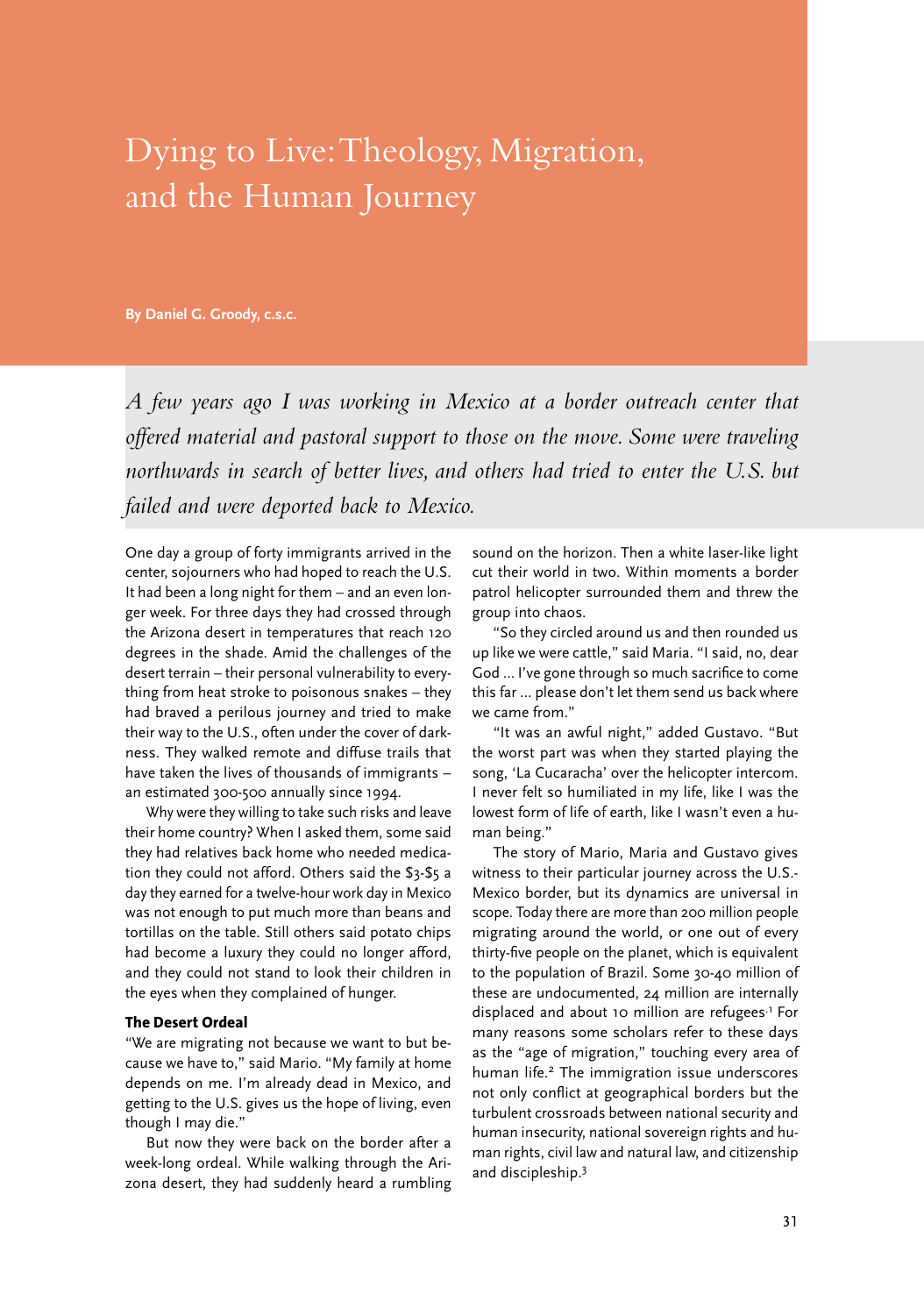Amid these contentious debates, much has been written about the social, political, economic, cultural dimensions of immigration. But surprisingly very little has been written from a theological perspective, even less from the vantage point of the immigrants themselves. Yet the theme of migration is as old as the Scriptures. From the call of Abraham to the Exodus from Egypt, from Israel's wandering in the desert to their experience of exile, from the holy family's flight into Egypt to the missionary activity of the Church, the very identity of the People of God is inextricably intertwined with stories of movement, risk and hospitality.

## **Broken Borders: God's Migration**

But what exactly can theology offer to this complex issue of immigration? Here I will highlight three Christian themes that touch directly on the migration debate and help us understand that crossing borders is at the heart of human life, divine revelation and Christian identity. These three areas are the Imago Dei (the Image of God), the Verbum Dei (the Word of God) and the Missio Dei (the Mission of God).4

The notion of the Imago Dei emerges in the earliest pages of Scripture. We read in the first creation account that human beings are created in God's image and likeness (Gen 1:26-27). No text is more foundational or more significant in its implication for the immigration debate. It reveals that immigration is not just about a political "problem" but about real people. The Imago Dei is the core symbol of

# **The Imago Dei insists that we see immigrants not as problems to be solved but people to be healed and empowered.**

human dignity, the infinite worth of every human being, and the divine attributes that are part of every human life, including will, memory, emotions, understanding, and the capacity to love and enter into relationship with others.

Listening to stories of immigrants along the U.S.-Mexico border, as well as the borders between Slovakia-Ukraine, Malta-Libya, and others, I have discovered that a common denominator around the world among all who migrate is their experience of dehumanization.

I recently was speaking with a group of refugees in the Spanish-occupied territory of Ceuta on the Moroccan coast. They took me up to the mountains to meet some people from India, who were hiding out in cardboard shacks in the mountains. The only place available to them was a small plot of land, where they built a cardboard shack, located above an animal shelter that had hundreds of dogs, which barked all through the night. "Even many of the animals here live better than we do here," said one refugee, part of a group from India that was seeking work in the European Union. "It is as if we are worth nothing to the people who live here, and if we die, it won't matter."

The insults they endure are not just a direct assault on their pride but on their very existence. Their vulnerability and sense of meaninglessness weigh heavily on them; they often feel that the most difficult part of being an immigrant is to be no one to anyone. The Imago Dei brings to the forefront the human costs embedded in the immigration equation, and it challenges a society more oriented towards profit than people to accept that the economy should be made for people and not people for the economy. It is a reminder that the moral health of an economy is measured by how well the most vulnerable are faring.<sup>5</sup> The Imago Dei insists that we see immigrants not as problems to be solved but people to be healed and empowered.

### **Crossing Borders: Jesus the Refugee**

The second theological notion that is central to the immigration debate is the Verbum Dei. It declares that God in Jesus crosses the divide that exists between divine life and human life. In the incarnation God migrates to the human race and, as Karl Barth notes, makes his way into the "far country." 6 This far country is one of human discord and disorder, a place of division and dissension, a territory marked by death and the demeaning treatment of human beings.

The Gospel of Matthew says God in Jesus not only takes on human flesh and migrates into our world but actually becomes a refugee himself when he and his family flee political persecution and escape into Egypt (Matt 2:13-15). The divine takes on not just any human narrative but that of the most vulnerable among us. This movement toward the human race takes place not on the strength of any human initiative or human accomplishment but through divine gratuity. Walking the way of the cross, overcoming the forces of death that threaten human life, Jesus gives hope to all who go through the agony of economic injustice, family separation, cultural uprootedness, and even a premature and painful death. Certainly migrants who cross the deserts in search of more dignified lives see in the Jesus story their own story: he opens up a reason to hope despite the most hopeless of circumstances.